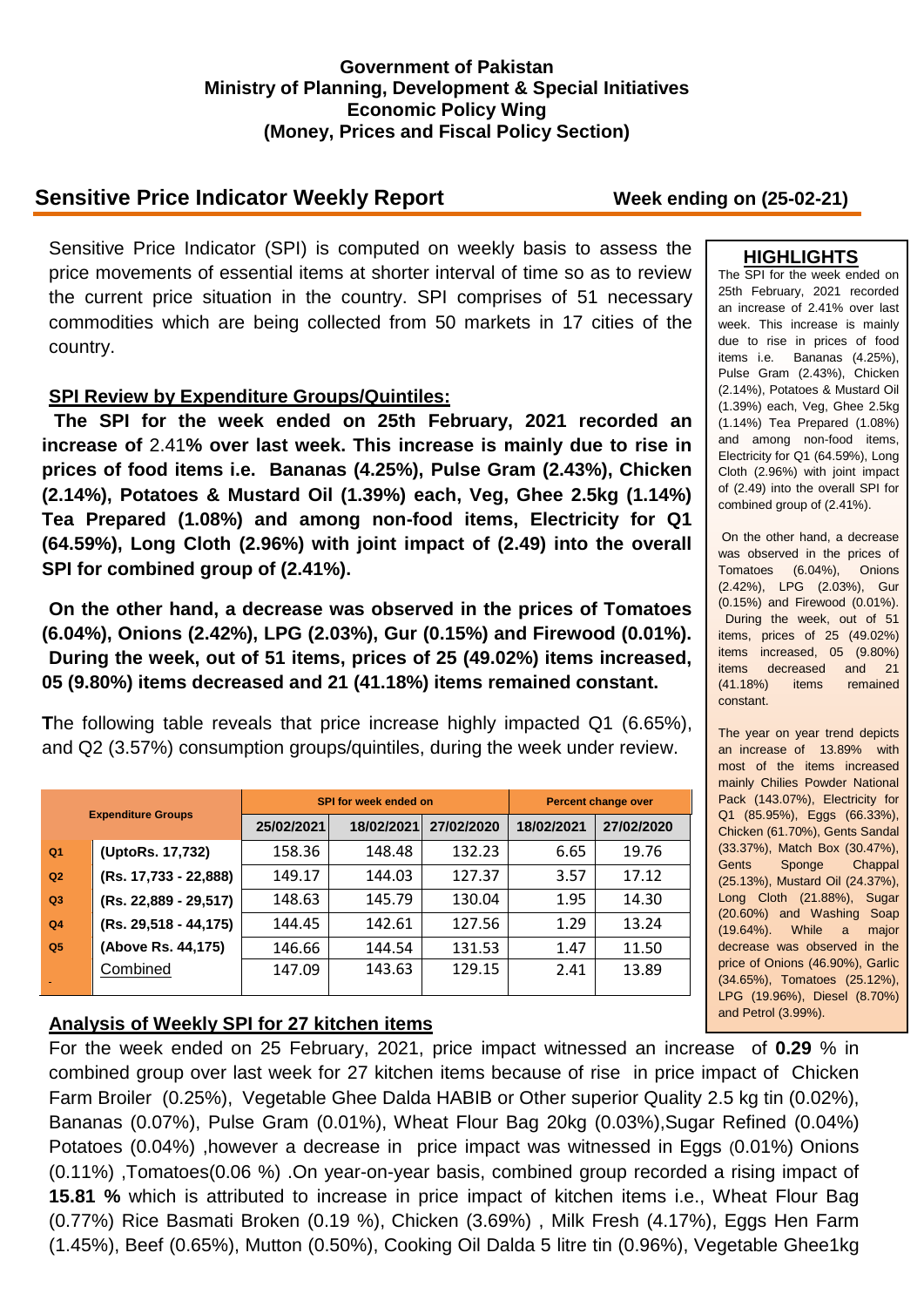Pouch (0.57%), and Sugar (1.19%) however, a declining price impact was shown in Tomatoes (0.30%), Onions (1.79%), Potatoes (0.02%).

**In lowest income group Q1, an increasing price impact of 0.19 % was recorded in 27 kitchen items over last week**, **on YOY basis Q1 witnessed an increasing impact of 14.63 %. During the week ended on 25-02-21, lowest expenditure group Q1 witnessed higher price impact compared to last week.**



### **SPI Trend since 24-12-20**

### **Consumer Prices of Essential Kitchen Items in Different Cities for Week Ended On 25-02-21**

| Sr.<br><b>No</b> | <b>Units</b>                 | <b>Islamabad</b> | <b>Rawalpindi</b> | Lahore  | <b>Karachi</b> | Quetta  | <b>Peshawar</b> |
|------------------|------------------------------|------------------|-------------------|---------|----------------|---------|-----------------|
| 1                | Wheat Flour Bag 20kg         | 864.15           | 860.00            | 860.00  | 1290.81        | 960.00  | 1019.09         |
| 2                | Rice Basmati Broken          | 109.00           | 99.87             | 76.87   | 105.26         | 104.92  | 90.00           |
| 3                | Mutton (Average Quality) 1kg | 1199.65          | 1189.83           | 1051.19 | 1081.51        | 1096.96 | 868.94          |
| 4                | Chicken Farm Broiler(1kg)    | 240.24           | 237.28            | 225.00  | 286.31         | 289.97  | 238.00          |
| 5                | Milk fresh (Un-boiled)       | 120.41           | 119.83            | 96.07   | 120.00         | 120.00  | 121.85          |
| 6                | Eggs Hen 1dozen              | 155.47           | 152.30            | 152.00  | 151.03         | 154.95  | 150.00          |
| 7                | Cooking Oil 5 liter          | 1495.00          | 1495.00           | 1495.00 | 1495.00        | 1495.00 | 1495.00         |
| 8                | Pulse Moong 1kg              | 263.90           | 243.76            | 235.54  | 247.98         | 269.97  | 216.61          |
| 9                | Pulse Mash 1kg               | 284.63           | 261.13            | 287.06  | 250.34         | 269.97  | 258.88          |
| 10               | Pulse Gram 1kg               | 175.44           | 157.79            | 144.20  | 159.52         | 174.95  | 150.00          |
| 11               | Potatoes                     | 51.54            | 43.73             | 39.46   | 34.12          | 34.76   | 48.27           |
| 12               | Onions 1kg                   | 51.54            | 43.73             | 32.22   | 35.73          | 44.81   | 42.03           |
| 13               | Tomatoes 1kg                 | 50.59            | 39.55             | 32.57   | 23.55          | 29.72   | 30.97           |
| 14               | Sugar Refined 1kg            | 97.72            | 95.69             | 95.70   | 96.34          | 95.00   | 95.00           |
| 15               | Petrol Super Per Liter       | 112.42           | 112.43            | 112.42  | 112.43         | 112.43  | 112.41          |

**CONCLUSION** The Sensitive Price Indicator (SPI) inflation for the week under review, for the combined consumption quintiles, witnessed an increase of **2.41%** compared to last week. The rise was caused by increase in average prices of chicken, bananas, Veg. Ghee and cooking oil, wheat, onions and sugar and among non-food items, electricity for Q1 (64.59 percent),, on YOY basis combined